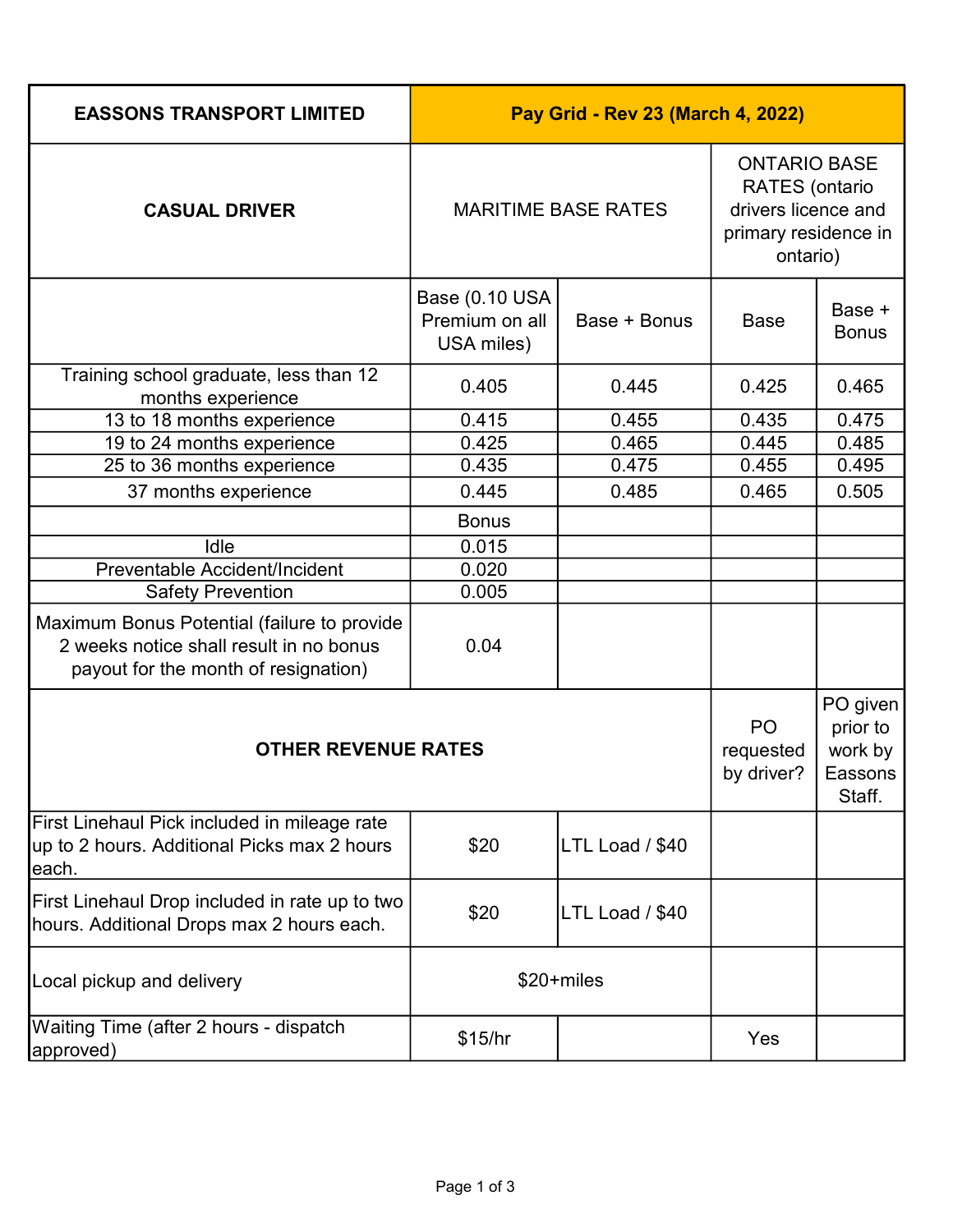| Hourly Pay (Fleet Manager approved - ie.<br>actual loading or reworking of freight at a<br>terminal or customer location, lumping or any<br>other situation where Fleet Manager feels<br>the driver is entitled to hourly pay - not to be<br>paid in addition to any other pay rates in the<br>grid.)                                                                              | \$15/hr         |                                                                                                           | Yes                             | <b>Yes</b> |
|------------------------------------------------------------------------------------------------------------------------------------------------------------------------------------------------------------------------------------------------------------------------------------------------------------------------------------------------------------------------------------|-----------------|-----------------------------------------------------------------------------------------------------------|---------------------------------|------------|
| Local Work (The greater of miles, picks and<br>drops and the hourly rate)                                                                                                                                                                                                                                                                                                          | Maritimes \$16  | Ontario / Quebec<br>\$18                                                                                  |                                 |            |
| Online training as per standard completion<br>times                                                                                                                                                                                                                                                                                                                                | \$15/hr         |                                                                                                           | Yes                             | <b>Yes</b> |
| Switches (when part of Linehaul only)                                                                                                                                                                                                                                                                                                                                              | \$10            |                                                                                                           |                                 |            |
| Shunting                                                                                                                                                                                                                                                                                                                                                                           | \$10            |                                                                                                           | Yes                             | Yes        |
| Fuelling per trailer (as requested by Dispatch<br>- does not include fuelling that is required as<br>part of a trip)                                                                                                                                                                                                                                                               | \$20            |                                                                                                           |                                 | Yes        |
| Washing a trailer left unwashed by another<br>Driver/Terminal                                                                                                                                                                                                                                                                                                                      | \$20            |                                                                                                           |                                 | Yes        |
|                                                                                                                                                                                                                                                                                                                                                                                    |                 |                                                                                                           |                                 |            |
| <b>Border Crossing</b>                                                                                                                                                                                                                                                                                                                                                             | \$50 / Crossing |                                                                                                           |                                 |            |
| Layover                                                                                                                                                                                                                                                                                                                                                                            |                 | 100 CAN (regardless of location)                                                                          | plus 30<br>CAN in<br><b>USA</b> | <b>Yes</b> |
|                                                                                                                                                                                                                                                                                                                                                                                    |                 | 100 CAN (regardless of location)                                                                          | plus 30<br>CAN in<br><b>USA</b> | Yes        |
|                                                                                                                                                                                                                                                                                                                                                                                    |                 | 100 CAN (regardless of location)                                                                          |                                 |            |
| Unreasonable Dispatch<br><b>Ferry Delay</b><br>Major Mechanical Breakdowns or delays due<br>to forced road closure, while in transit, with<br>no alternate route and in extenuating<br>circumstances only (ex. Severe weather) -<br>\$15/HR for a max of 8 hrs in a 24 hour<br>period - commencing when the delay occurs.<br>When approved by Shop/Fleet Manager as<br>applicable. |                 | If you cant stay in your truck<br>overnight entitled to \$50 + hotel bill<br>only and only if not at home | Yes                             |            |
| NL Ferry crossing each way                                                                                                                                                                                                                                                                                                                                                         | \$40            |                                                                                                           |                                 |            |
| Labrador Ferry crossing each way                                                                                                                                                                                                                                                                                                                                                   | \$25            |                                                                                                           |                                 |            |
| Digby Ferry crossing each way                                                                                                                                                                                                                                                                                                                                                      | \$30            |                                                                                                           |                                 |            |
| PEI Ferry crossing each way                                                                                                                                                                                                                                                                                                                                                        | \$10            |                                                                                                           |                                 |            |